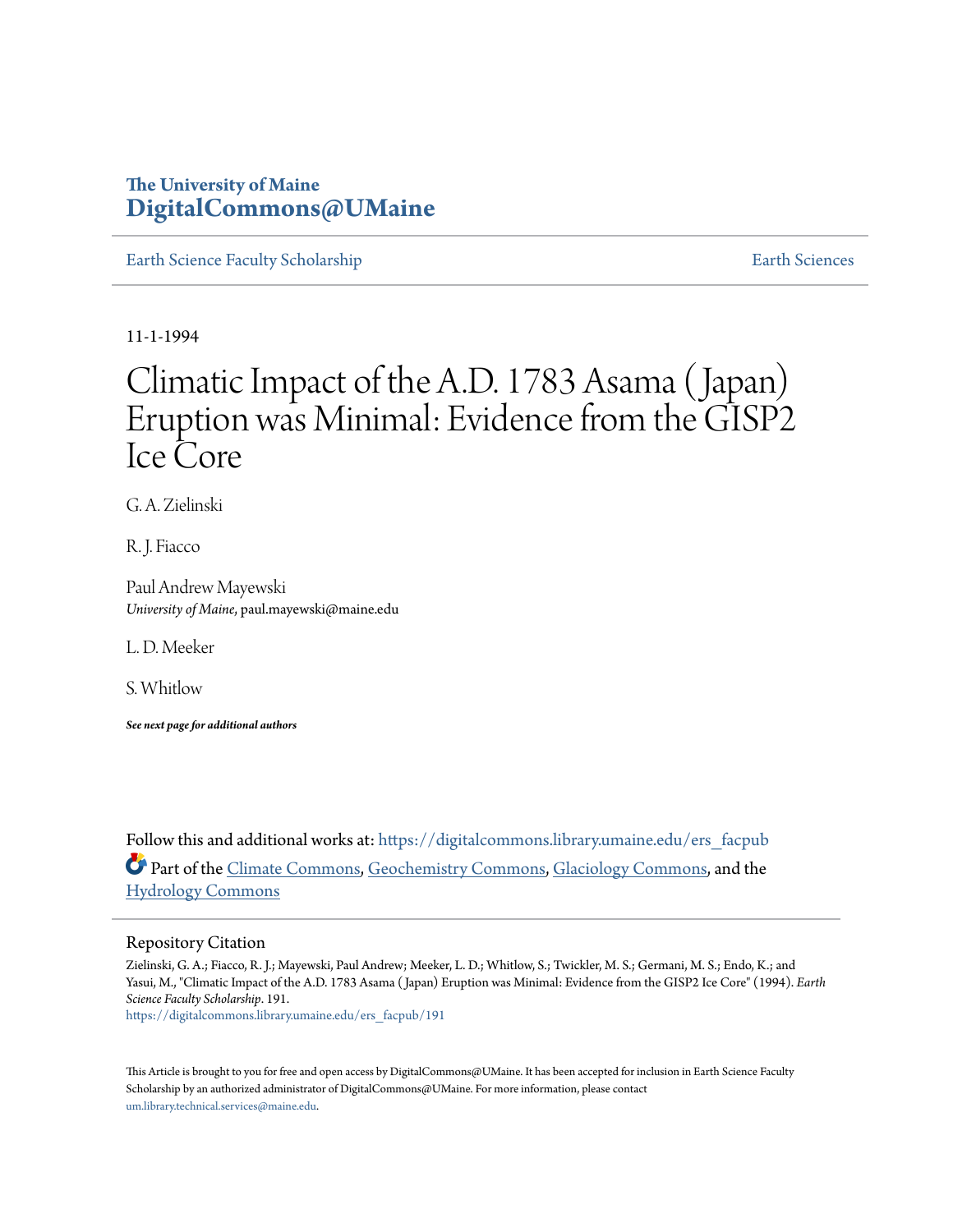## **Authors**

G. A. Zielinski, R. J. Fiacco, Paul Andrew Mayewski, L. D. Meeker, S. Whitlow, M. S. Twickler, M. S. Germani, K. Endo, and M. Yasui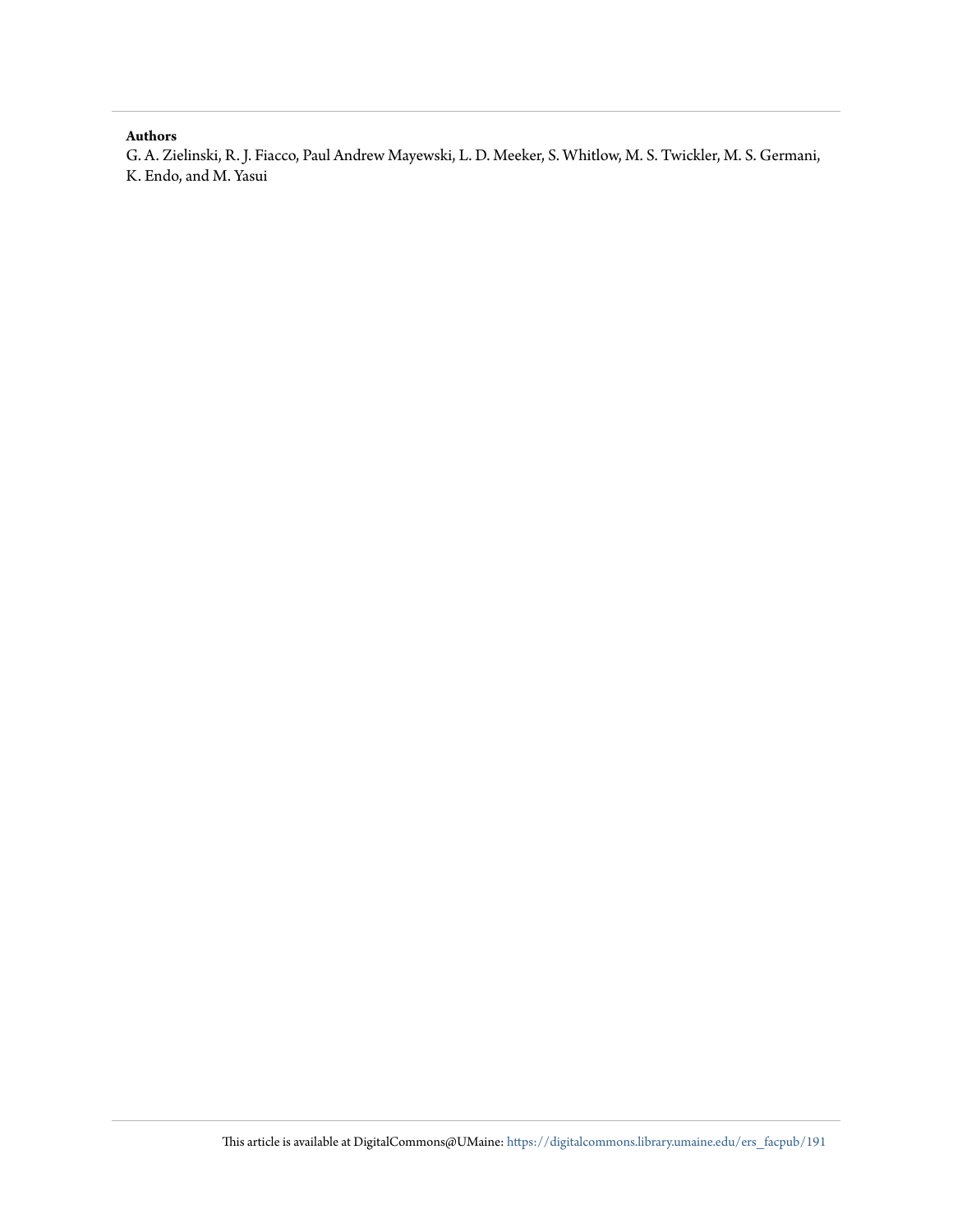# **Climatic impact of the A.D. 1783 Asama (Japan) eruption was minimal: Evidence from the GISP2 ice core**

**G.A. Zielinski, R.J. Fiacco, P.A. Mayewski, L.D. Meeker, S.Whitlow, M.S. Twickler Glacier Research Group, University of New Hampshire, Durham, New Hampshire** 

#### **M.S. Germani**

**McCrone Associates, Inc., Westmont, Illinois** 

#### **K. Endo, M. Y asui**

**Department of Earth Sciences, Nihon University, Tokyo, Japan** 

**Abstract. Assessing the climatic impact of the A,D. 1783 eruption of Mt, Asama, Japan, is complicated by the concurrent eruption of Laki, Iceland. Estimates of the stratospheric**  loading of H<sub>2</sub>SO<sub>4</sub> for the A.D. 1108 eruption of Asama derived from the SO<sub>4</sub><sup>2</sup> time series in the GISP2 Greenland ice core indicate a loading of about 10.4 Tg H<sub>2</sub>SO<sub>4</sub> with a resulting **stratospheric optical depth of 0,087. Assuming sulfur emissions from the 1783 eruption were only one-third of the 1108**  event yields a H<sub>2</sub>SO<sub>4</sub> loading value of 3.5 Tg and a strato**spheric optical depth of only 0.029. These results suggest minimal climatic effects in the Northern Hemisphere from the 1783 Asama eruption, thus any volcanically-induced cooling in the mid-1780s is probably due to the Laki eruption.** 

#### **Introduction**

Asama volcano (36.5°N, 138.9°E), Honshu, Japan, has **erupted many times over the last 1000 years [Aramaki, 1956; 1957; 1963], but only two of these events have been large enough to definitely warrant a volcanic explosivity index**  (VEI) of at least 4 [Simkin et al., 1981]. The earliest and most **explosive event was in September 1108 (VEI = 5?) The more recent event was in May-August 1783 (VEI = 4). Despite the greater volume of erupted material from the 1108 eruption**  [Aramaki, 1963], the 1783 event is probably the best-known **of these eruptions. This notoriety is especially due to its uncertain climatic effects on the Northern Hemisphere. In fact, direct evidence for the atmospheric and climatic effects of the 1783 Asama eruption is not easily obtained, because of its timing in relationship to the lengthy Icelandic eruption of Laki [June, 1783-February, 1784; Thordarson and Self, 1994].** 

It is well established both from instrumental records **[Angell and Korshover, 1985] and from historical and proxy**  records [Mikami and Tsukamura, 1992; Wood, 1992] that cli**matic conditions during the mid-1780s were much cooler than average conditions in the late 1700s. However, questions may arise regarding the magnitude of climatic cooling due to the individual events. In particular, important information that may be used to evaluate the atmospheric effects of large fissure** 

**Copyright 1994 by the American Geophysical Union.** 

**paper number 94GL02481 0094-8534/94/94GL-02481 \$03.00**  **eruptions like Laki versus more explosive plinian eruptions like Asama is lost because of the possible cumulative effects of the two eruptions. Thus, many studies of the atmospheric**  effects of volcanism in the mid-1780s often lump the Laki and **Asama eruptions together.** 

**We present here a different approach to estimate the amount of stratospheric loading of the 1783 Asama eruption and ultimately its potential climatic effects. By using the amount of**  volcanically derived  $SO_4^2$ <sup>-</sup> recorded in the Greenland Ice Sheet **Project Two (GISP2) ice core for the 1108 Asama eruption and the relative magnitude of the 1108 and 1783 events, we can es**timate the stratospheric loading of H<sub>2</sub>SO<sub>4</sub> for the 1783 Asama **eruption. All ice cores recovered from Greenland are characterized by the presence of a large volcanic signal around 1783 [e.g., Clausen and Hammer, 1988], but an estimate of the magnitude of the signal that can be attributed to the Asama eruption versus the proximal Laki eruption has not been attempted. We will do that here as well as provide information on the atmospheric effects of the 1108 eruption.** 

**Previous workers have approximated the amount of atmospheric loading of historical Asama eruptions through the composition of glass inclusions trapped in phenocrysts (i.e., petrologic method; [Devine et al., 1984]). Sulfur emission estimates for the 1108 event were 0.33 Tg resulting in an atmo**spheric loading of 1 Tg H<sub>2</sub>SO<sub>4</sub> by the petrologic method, **whereas sulfur emission estimates for the 1783 event were 0.1**  Tg resulting in an atmospheric loading of 0.3 Tg H<sub>2</sub>SO<sub>4</sub> **[Kohno et al., 1993]. Thus, the atmospheric loading of the 1108 eruption is thought to be about three times that of the 1783 eruption [Kohno et al., 1993]. Unfortunately, the petrologic technique may underestimate the amount of atmospheric loading of sulfur gases from an eruption possibly due to an unknown sulfur source (as was found after E1 Chich6n, 1982; [Devine et al., 1984]). It is thus necessary to compare the**  amount of atmospheric loading estimated by the petrologic **method with that from other sources, like ice cores.** 

**We analyzed the complete suite of major ions in bi-yearly samples for the GISP2 core using ion chromatography**  [Mayewski et al., 1993]. High peaks in SO<sub>4</sub><sup>2</sup> and occasion**ally in CI' are thought to be representative of the deposition of volcanically-derived aerosols [e.g., Mayewski et al., 1993]. Specific laboratory techniques and the protocol used to elimi**nate contamination given in *Mayewski et al.* [1993]. We also **filtered meltwater samples in the 1783/84 section in an attempt to identify volcanic glass with a scanning electron microscope and microprobe (see Fiacco et a/.,1993].**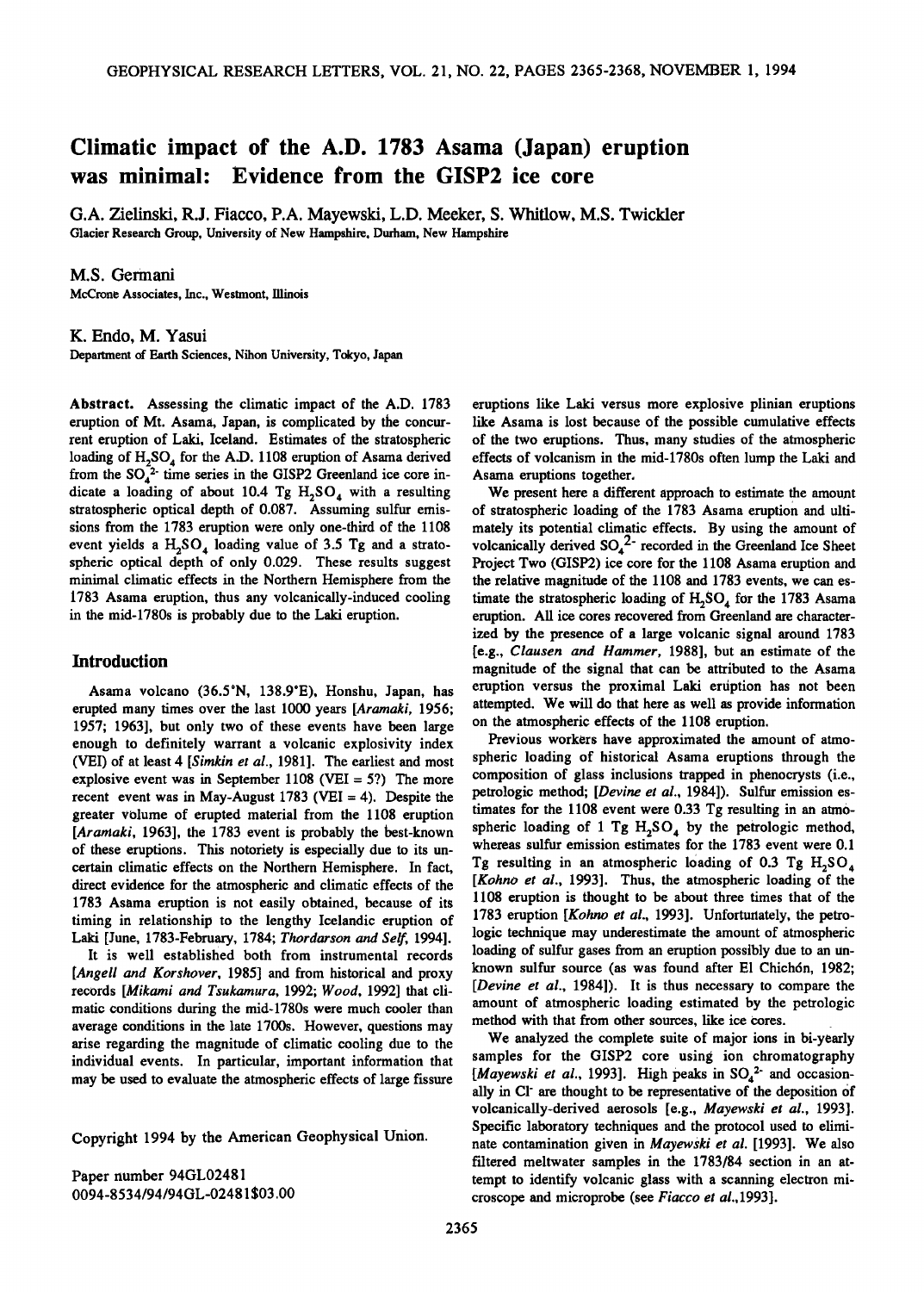**Depth-age scale for the core was determined by the counting of annual layers found in the physical stratigraphy of the ice**  and of peaks in electrical conductivity, laser particulates, and **•5•80. Dating error is now thought to be 1% for the last 30,000**  years of record [Meese et al., 1994], but this is a very conser**vative value and errors are probably much less than that for the**  last 1000 years for which we are concerned. There is an additional error of  $\pm$  two years because of the biyearly sampling scheme used and, we must also consider the lag between the time of the eruption and deposition on the ice. Nevertheless, **we feel that we may accurately identify the volcano responsi**ble for most signals over the last 1000 years [Zielinski et al., **1994]. Subannual sampling in some volcanic sections, like for Laki [Fiacco et al., in press], have verified that the timing**  of the volcanic signal in the biyearly sampling is appropriate for the given eruption. Age and VEI of all eruptions discussed are from Simkin et al. [1981] and more recent supplements [T. **Simkin and L. Siebert, personal communication].** 

**To estimate the amount of stratospheric loading for each Asama eruption, we used the technique of Clausen and Hammer [1988]. Clausen and Hammer [1988] analyzed ice core samples across Greenland for the concentration of fallout from**  bomb testing in the early 1950s at low latitudes (11°N) and in the early 1960s at high latitudes (75°N). Because the source of **the bomb material deposited on Greenland originated from the stratospheric injection of a known magnitude from a single point source, they assumed that the stratospheric transport of**  volcanic aerosols and eventual deposition on the Greenland **Ice Sheet is similar to that of material from nuclear bomb testing. However the amount of bomb fallout recorded in Greenland from low latitude testing Was lower than that from high latitude testing indicating the loss of aerosols during longer transport. To account for this loss a multiplier was determined to convert the concentration of deposited material on the ice' sheet into a global stratospheric loading estimate. The**  average multiplier for deposited material in central Greenland varies from 1.2 x  $10^9$  for a high-latitude eruption to 2.4 x  $10^9$ **for an equatorial eruption [Clausen and Hammer, 1988; p. 21].** 



Figure 1. Time series of  $SO_4^2$  and CI<sup>-</sup> concentrations from bi-yearly samples for twenty-year periods around the large his**torical Mt. Asama eruptions of (A) 1108 and (B) 1783. Age scale is mid-summer for year given. Age of samples containing volcanic glass shown in (B) by arrows A-C.** 



Figure 2. Volcanically-derived SO<sub>4</sub><sup>2</sup> associated with indi**vidual eruptions for twenty-year time periods around the (A)**  1108 and (B) 1783 eruptions of Asama. SO<sub>4</sub><sup>2</sup> values from residuals above robust spline fit of original SO<sub>4</sub><sup>2</sup> time series **as presented in Zielinski et al. [1994].** 

We used the mid-point of these two values (i.e.,  $1.8 \times 10^{9}$ ) to **estimate stratospheric loading for the mid-latitude Asama volcano. We also are assuming that all transport to Greenland from Asama eruptions was stratospheric, which is probably a valid assumption given the distance between sites. The**  amount of volcanically-derived SO<sub>4</sub><sup>2</sup> used in our calculations **is equal to the residual above a robust spline smoothing of the**  original SO<sub>4</sub><sup>2</sup> time series [Zielinski et al., 1994].

## **Results**

We were able to identify peaks in both the SO<sub>4</sub><sup>2</sup> and Cl<sup>-</sup> time **series for the 1108 Asama eruption, although the October 1104 Hekla (Iceland) eruption is much more prominent (Figure 1A). The presence of the large Hekla signal provides a reliable time-line [Meese et al., 1994] that supports the age of layers in this section of core and thus the presence of Asama**  aerosols. No other  $VEI \geq 4$  eruptions are known to have occurred in the decade from 1100 to 1110 [Simkin et al., 1981]. **There appears to be almost a two-year lag between the eruption**  and SO<sub>4</sub><sup>2</sup> deposition in Greenland (i.e., in 1110) further sug**gesting stratospheric transport and validating the use of**  Clausen and Hammer's [1988] technique. A very large SO<sub>4</sub><sup>2</sup> **peak during the summer of 1784 represents aerosols from the Laki and Asama events (Figure lB).** 

The amount of volcanically-produced SO<sub>4</sub><sup>2</sup> associated with each Asama event is more clearly shown by the plot of  $SO_4^2$ <sup>2</sup> residuals (Figure 2) that we previously developed [Zielinski et al., 1994]. Residual value for the 1108 event is 14 µg/kg (Table 1). Note that in our previous work we used a SO<sub>4</sub><sup>2</sup> residual value of 25  $\mu$ g/kg as the minimum value for a significant **climate.forcing eruption. The large magnitude of the 1783**  signal (175  $\mu$ g/kg) is clearly shown (Figure 2B).

**Using these residual values we initially estimated a total**  stratospheric loading of H<sub>2</sub>SO<sub>4</sub> for the 1108 event as we feel **this signal may reflect deposition of only Asama aerosols**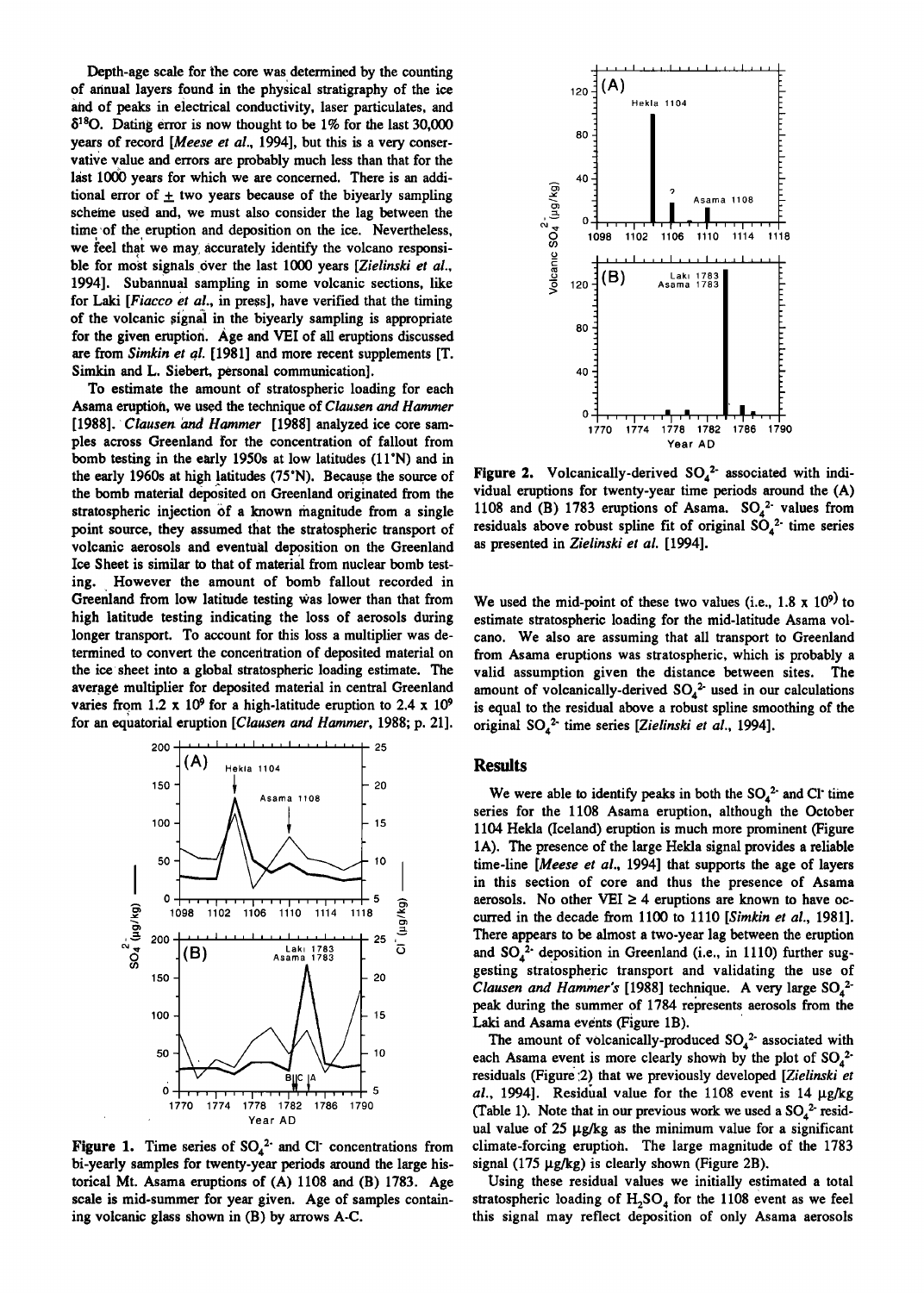**Table 1. Estimates of Stratospheric Mass Loading of**  H<sub>2</sub>SO<sub>4</sub> and Optical Depth for A.D. 1108 and A.D. 1783 **Eruptions of Mt. Asama from the GISP2 Ice Core** 

|                                                                                                | 1108  | 1783    |
|------------------------------------------------------------------------------------------------|-------|---------|
| Volcanic $SO_4^2(\mu g/kg)$                                                                    | 14    | $4.7^*$ |
| Volcanic SO <sub>4</sub> <sup>2</sup> Flux (x10 <sup>3</sup> kg/km <sup>2</sup> ) <sup>†</sup> | 5.8   | 2.0     |
| Stratospheric Loading $H_2SO_4$ (Tg) <sup>&amp;</sup>                                          | 10.4  | 3.5     |
| Total Stratospheric Loading (Tg) #                                                             | 13    | 4.3     |
| Stratospheric Optical Depth $(\tau_n)^{\mathbf{f}}$                                            | 0.087 | 0.029   |

**Based on assumption that sulfur production from the 1783 eruption is one-third that of the 1108 eruption.** 

<sup>†</sup>Product of volcanic SO<sub>4</sub><sup>2</sup>, length of ice and ice density

**&Product of volcanic SO42- flux and a multiplier of1.8 x 109**  for a mid-latitude eruption. See text for explanation.

**#Composition, by weight, of H2SO,, aerosol particles is**  roughly 75%  $H_2SO_4$  and 25%  $H_2O$ . Self et al. [in press] used 1.25 as an average multiplier to convert to total loading.

**•Determined from relationship defined by Stothers [1984],**  stratospheric mass loading  $(M_D) = 1.5 \times 10^{14} \tau_D$  g.

**(Table 1). Our estimate for the 1108 event is an order of magnitude greater than that derived from the petrologic method [Kohno et al., 1993]. Rampino and Self [1984] showed that stratospheric loading estimates from the petrologic method are often an order of magnitude less than that from optical depth and ice core calculations. Using our loading numbers we then calculated the potential stratospheric loading of the 1783 Asama eruption (Table 1) assuming that sulfur production from the 1108 eruption was three times greater based on petrologic analyses [Kohno et al., 1993]. Finally, we suggest the poten**tial stratospheric optical depth  $(\tau_{\rm p})$  for each eruption given the **mass loadings that we calculated in Table 1.** 

**We found volcanic glass in several samples from the 1783 section of core including basaltic shards that are similar to that from the Laki eruption [Glass C, Figures lB and 3; Fiacco et al., in press]. A high-alkali andesitic to dacitic glass was found on two filters corresponding to layers from early in 1783 (Glass B; Figures lB and 3) and late in 1784 (Glass A; Figures lB and 3). The composition of these shards do not match glass from the plinian portion of the eruption and only a few shards from the pyroclastic flow component overlap with the composition of GISP2 particles (Figure 3). Glass with 62-64% silica has yet to be found in Laki deposits (K.**  Grönvold, personal communication). We have not yet sam**pled layers from 1110.** 

#### **Discussion and Conclusions**

Our estimations of H<sub>2</sub>SO<sub>4</sub> loading for the 1783 and 1108 **(Table 1) Asama eruptions range between 3and 10 Tg with re**sulting  $\tau_D$  values of 0.029 and 0.087, respectively. These val**ues are low compared to direct measurements for more recent eruptions over the last couple of centuries known to have perturbed climate (e.g., 0.10-0.15 for E1 Chich6n), although**  mass loading and  $\tau<sub>D</sub>$  for the 1108 eruption is similar to, or **slightly greater than Northern Hemisphere values in the mid-1960s that may include the Agung eruption [Rampino et al., 1988; Sato et al., 1993]. Thus, sulfur loading from the 1783 eruption of Asama probably was not of sufficient magnitude**   $(\tau_{D} = 0.029)$  to induce major climatic cooling in the Northern **Hemisphere. Estimates of stratospheric optical depths for most climatically-forcing volcanism since A.D. 1850 are much greater than 0.02-0.03 [Figure 1 in Sato et al., 1993].** 

**Furthermore, the large signal around 1783 found in ice cores from Greenland is most likely almost entirely due to aerosols from Laki. Even if sulfur deposition for the 1108 and 1783**  eruptions were essentially equal, a volcanic flux of 5.8  $\mu$ g/kg **(Table 1) is an order of magnitude less than the 57 gg/kg flux that we calculated from biyearly samples for the total 1783**  signal. Estimates of the stratospheric loading of H<sub>2</sub>SO<sub>4</sub> for the Laki eruption range from about 100 to 200 Tg [e.g., Palais and **Sigurdsson, 1989; Clausen and Hammer, 1988]; estimates from Greenland ice cores are complicated because there is a**  tropospheric component contributing to the Laki signal. **Nevertheless, we conclude that most volcanically-induced climatic and atmospheric phenomena during the mid-1780s were due to the Laki eruption.** 

**One potential bias that we must address is any difference in the poleward transport of Asama aerosols due to season of the eruption (May 1108 versus August 1783) that could result in under-representation of 1108 aerosol deposition. However, we do not feel that is a problem based on previous atmospheric studies related to the May 1980 eruption of Mt. St. Helens. McCormick and Trepte [1987] detected an increase in stratospheric optical depth in the Arctic three months after the eruption suggesting very quick transport to polar regions from this mid-latitude eruption. Quick transport would limit the amount of loss, although there could still be some loss in the two years prior to deposition. The multiplier invoked by Clausen and Hammer [1988] should account for any aerosol loss in the polar regions prior to deposition. Interestingly, SO,, 2' levels in the mid-1780s return to background levels by early 1785 [Fiacco et al., in press] meaning either quicker transport and deposition of aerosols from the 1783 Asama eruption or very little (if any) deposition in Greenland.** 

**To further substantiate our suggestion that the 1783 Asama eruption had very little climatic impact, we evaluated the climatic effects of the 1108 eruption by compiling proxy data (e.g., tree-ring records) around the 1108 time period. If minimal evidence of climatic cooling exists in the Northern Hemisphere following the 1108 event then intuitively the 1783 eruption would have had essentially no hemispheric effects. In fact, this is just the case. The only suggestion of climatic cooling around 1108, particularly in Europe, is a reconstructed summer temperature minimum in 1109 from Fennoscandia tree rings, a value that is the second coldest over the 1500-year record [Briffa et al., 1990]. However, a refinement of the technique [Briffa et al., 1992] failed to place 1109 in the top five coolest summers over that same time span. Similarly, there are no records of climatic cooling following 1108 in German oak chronologies [Lamb, 1977; p. 595-602],** 



**Figure 3. Covariation plot of volcanic glass found in the**  1783/84 section of the GISP2 core as compared to the range in **composition of glass shards from both plinian and pyroclastic flow deposits of the 1783 Asama eruption.**